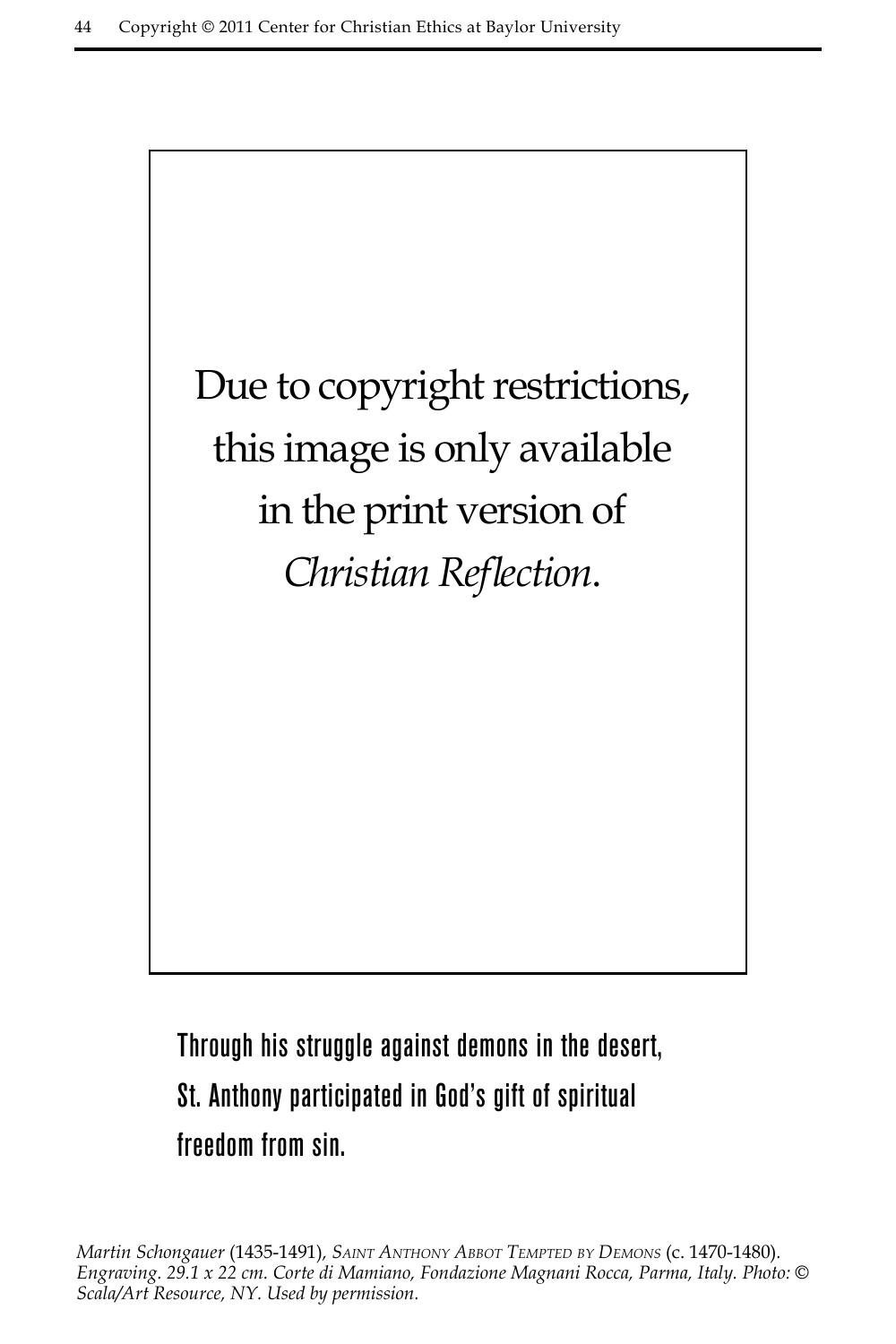## Under Assault

B Y H E I D I J . H O R N I K a nd R o b e r t B. K r u s c h w i t z

The freedom to truly be followers of Jesus Christ, the unhindered discipleship that we seek, is constantly threatened by various temptations.<br>Martin Schongauer's famous image of St. Anthony being pulled in<br>many directions pleship that we seek, is constantly threatened by various temptations. Martin Schongauer's famous image of St. Anthony being pulled in many directions at once by demons reminds us of the daily distractions that draw us away from prayer and faithful living.

St. Anthony the Great of Egypt (c. 251-356) became a larger-than-life hero in late antiquity. He was only about eighteen or twenty years old when he inherited his family's wealth upon the death of his parents. Several months later as he was thinking about how the first Christians in Jerusalem shared their possessions (Acts 4:32-35), he heard in church the reading of Jesus' instruction to the rich young man, "If you wish to be perfect, go, sell your possessions, and give the money to the poor, and you will have treasure in heaven; then come, follow me" (Matthew 19:21-22; cf. Mark 10:21; Luke 18:22). "When he heard this, Anthony applied the Lord's commandment to himself...[and] immediately went home and sold the possessions he owned," notes his biographer, Athanasius, the bishop of Alexandria.<sup>1</sup> Anthony became a humble and devoted disciple, learning self-restraint, cheerfulness, gentleness, prayer, diligence in reading, and compassion from the more mature Christians around him. "He did this in such a way that although he surpassed all others in glory, he was nevertheless dear to them all," Athanasius writes, such that "they called him God's friend."2 Nevertheless, during this period Anthony was haunted by sexual temptations.

Precisely because Anthony continued to grow in goodness through loving others (and drew them to love him in spiritual friendship), Athanasius suggests, Satan decided to send subordinate demons to attack Anthony when he was thirty-five years old. In many ways, these trials echoed the devil's temptation of Christ in the desert (Matthew 4:1-11; Luke 4:1-13; Mark 1:12-13). Just as Christ resisted temptation by quoting God's instruction—e.g., "One does not live by bread alone, but by every word that comes from the mouth of God" (Deuteronomy 8:3); "Do not put the Lord your God to the test" (Deuteronomy 6:16); and "Worship the Lord your God and serve only him" (Deuteronomy 6:13)—so Anthony responded to Satan by singing a psalm: "The Lord is my helper and I will exult over my enemies" (Psalm 118:7).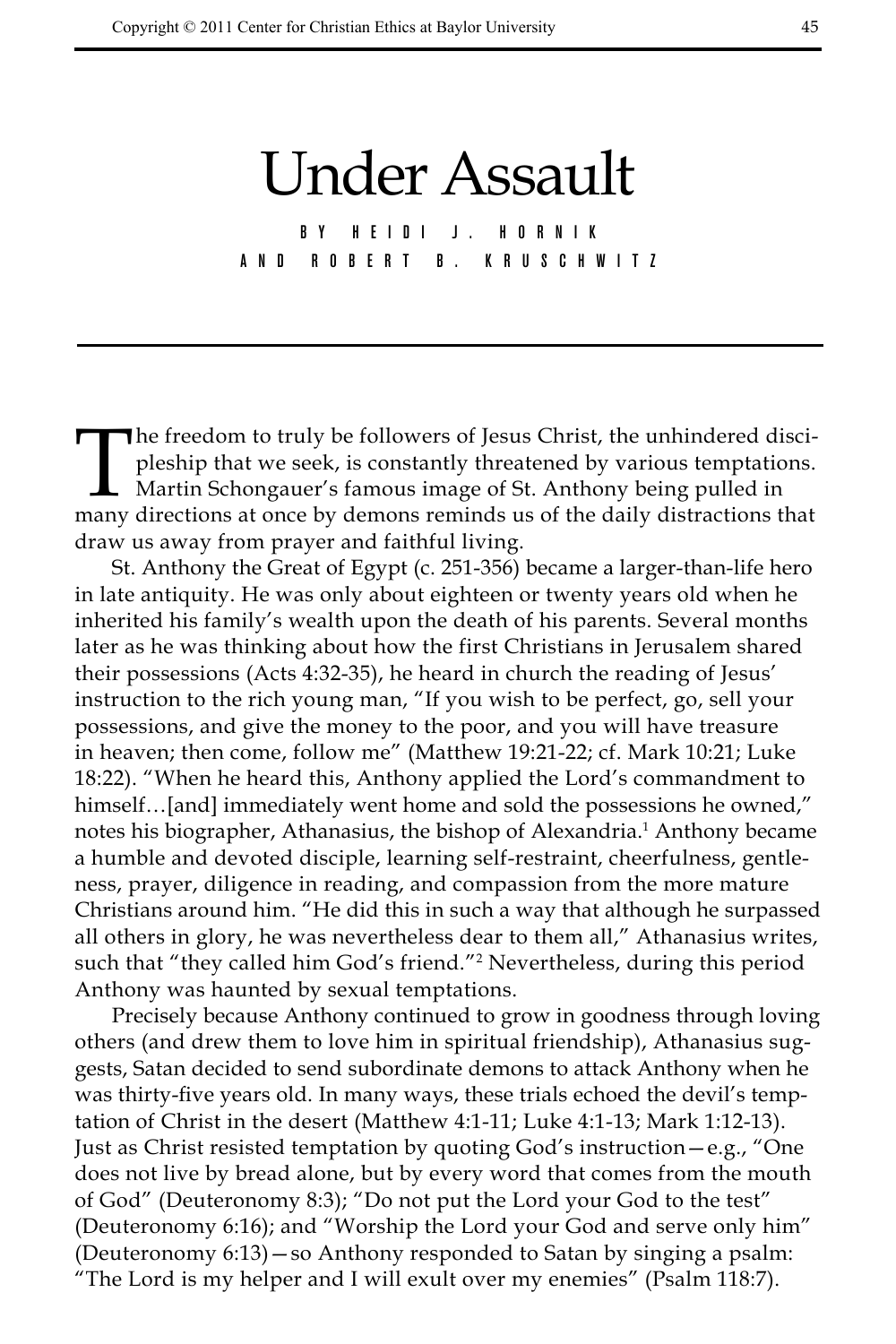Athanasius describes the later stages of the devil's temptation of Anthony as a physical attack by demons masquerading as wild animals of the desert:

Then…a horde of different kinds of demons poured out. They took on the shapes of wild animals and snakes and instantly filled the whole place with specters in the form of lions, bulls, wolves, vipers, serpents, scorpions and even leopards and bears, too…. The face of each of them bore a savage expression and the sound of their fierce voices was terrifying. Anthony, beaten and mauled, experienced even more atrocious pains in his body but he remained unafraid, his mind alert.3

Athanasius's account of vicious demonic assault reflects the early Christian interpretation of Psalm 91, where God defends the believer from a desert attack. This is the psalm, by the way, that Satan mockingly sang to Christ in the desert (Matthew 4:6; Luke 4:11).

*Saint Anthony Abbot Tempted by Demons* is one of the most popular depictions of this key event in Anthony's pilgrimage. It is one of 116 engravings attributed to the German painter and engraver Martin Schongauer; at the bottom is the monogram "M+S." Schongauer was a student at Leipzig University in 1465 and was probably an apprentice between 1466 and 1469. The technique of engraving allows, through fine strokes and crosshatching, an expressive quality for modeling and shading. Schongauer's excellent craftsmanship is seen in the extraordinary line quality and intricate detail of each of the demons who tug on every possible part of Anthony.

In Schongauer's engraving each demon has a monstrous form—with frog scales, raptor talons, or bat wings supporting its maniacal human, fish, goat, dog, hawk, or apelike face. Such grotesquery is entirely foreign to Athanasius's account of Antony's temptation in which the demons take on recognizable animal forms and only their "savage expression" and "fierce voices" betray their demonic nature.

While the Christians of late antiquity knew stories about creatures with mixed and monstrous forms, they did not associate these fabulous beings with evil. Indeed, it was said that Anthony himself once encountered a friendly centaur (half human and half horse) in the desert, and conversed with a faun ("a man of no great height, with a hooked nose, his forehead sprouting sharp horns, the lower part of whose body ended in goats' feet") who asked the saint to pray for Christ's blessing on his tribe.<sup>4</sup> In *The City of God*, Augustine opines that "certain monstrous races of [rational mortal animal], spoken of in secular history" may indeed exist, but he is confident that "no matter what unusual appearance" these monstrosities have, they share our human nature and are redeemable.<sup>5</sup>

David Jeffrey suggests that Augustine's broad-minded view of fabulous creatures endured "until virtually the end of the Middle Ages. The more skeptical and negative views come after that."6 Drawing on Germanic sagas of hairy beasts, dragons, and giants, the artists and writers of the northern